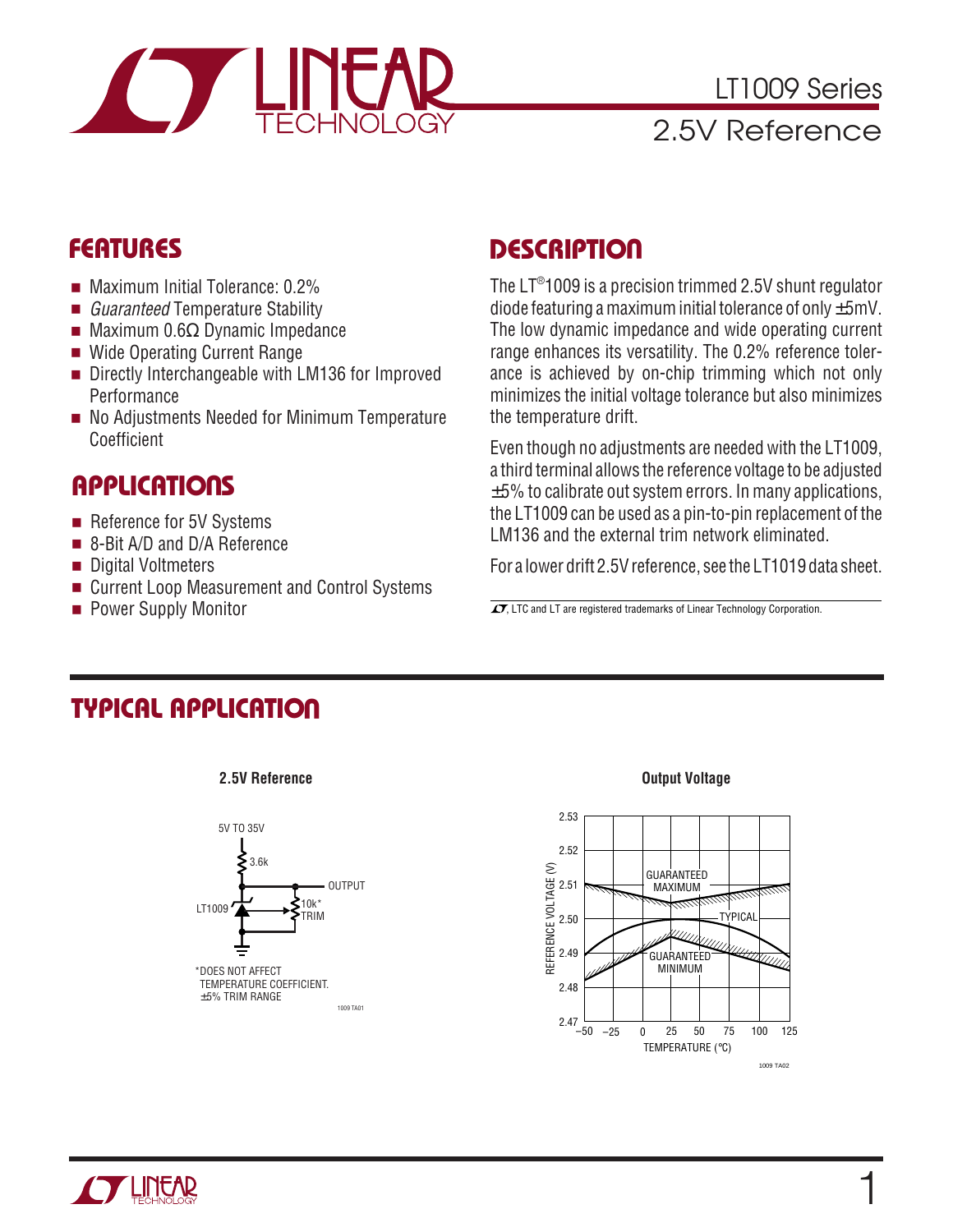# **ABSOLUTE MAXIMUM RATINGS** (Note 1)

| Lead Temperature (Soldering, 10 sec) 300°C |  |
|--------------------------------------------|--|

Operating Temperature Range LT1009/LT1009C .................................. 0°C to 70°C

| $-40^{\circ}$ C to 85 $^{\circ}$ C  |
|-------------------------------------|
| $-55^{\circ}$ C to 125 $^{\circ}$ C |

## **PACKAGE/ORDER INFORMATION**



# **AVAILABLE OPTIONS**

|                                  |                        | <b>TEMPERATURE</b>             | <b>PACKAGE STYLE</b> |                 |                |                           |  |  |
|----------------------------------|------------------------|--------------------------------|----------------------|-----------------|----------------|---------------------------|--|--|
| <b>TEMPERATURE</b>               | <b>ACCURACY</b><br>(%) | <b>COEFFICIENT</b><br>(ppm/°C) | $T0-46$<br>(H)       | MSOP-8<br>(MS8) | $SO-8$<br>(S8) | T <sub>0</sub> -92<br>(Z) |  |  |
| $0^{\circ}$ C to 70 $^{\circ}$ C | 0.20<br>0.40           | 25<br>25                       | LT1009CH             | LT1009CMS8      | LT1009S8       | LT1009CZ                  |  |  |
| –40°C to 85°C                    | 0.20<br>0.40           | 35<br>35                       |                      |                 | LT1009IS8      | LT1009IZ                  |  |  |
| –55°C to 125°C                   | 0.20                   | 35                             | LT1009MH             |                 |                |                           |  |  |

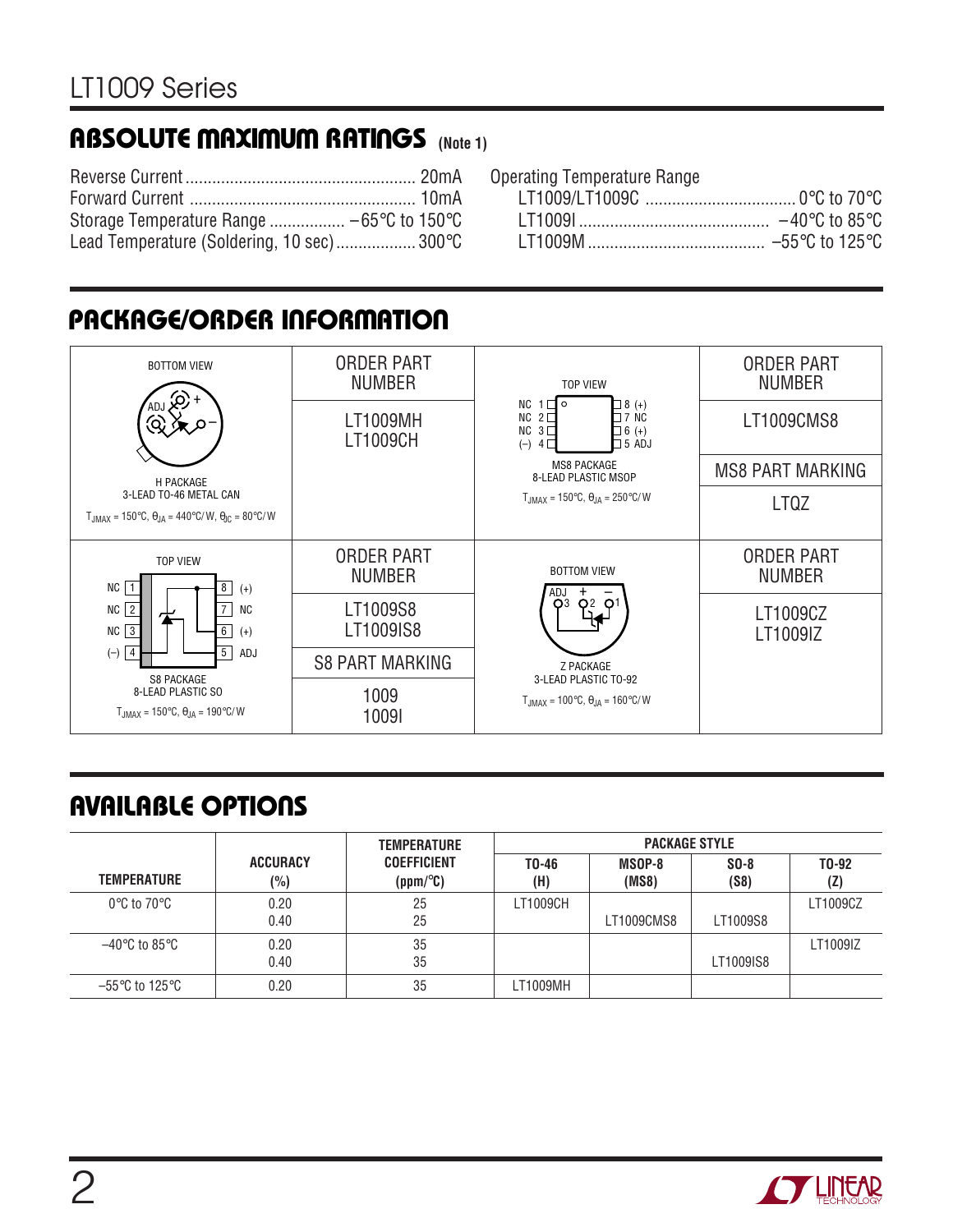### **ELECTRICAL CHARACTERISTICS**

**The** ● **denotes specifications which apply over the full operating temperature range, otherwise specifications are TA = 25**°**C. For MIL-STD components, please refer to LTC883C data sheet for test listing and parameters.**

|                                             |                              |                                                              |           |                   | <b>LT1009M</b> |            |      | LT1009I    |                   |      | LT1009/LT1009C    |                   |                        |
|---------------------------------------------|------------------------------|--------------------------------------------------------------|-----------|-------------------|----------------|------------|------|------------|-------------------|------|-------------------|-------------------|------------------------|
| <b>SYMBOL</b>                               | <b>PARAMETER</b>             | <b>CONDITIONS</b>                                            |           | MIN               | TYP            | <b>MAX</b> | MIN  | <b>TYP</b> | <b>MAX</b>        | MIN  | TYP.              | MAX               | <b>UNITS</b>           |
| $V_{Z}$                                     | Reverse Breakdown            | $T_A = 25^{\circ}C$ , $I_R = 1 \text{mA}$ ,                  | H, Z Pkg  | 2.495 2.500 2.505 |                |            |      |            | 2.495 2.500 2.505 |      | 2.495 2.500 2.505 |                   | V                      |
|                                             | Voltage                      |                                                              | MS, S Pkg |                   |                |            | 2.49 | 2.50       | 2.51              | 2.49 | 2.50              | 2.51              | V                      |
| $\Delta V_Z$                                | Reverse Breakdown            | $400\mu$ A $\leq$ I <sub>R</sub> $\leq$ 10mA                 |           |                   | 2.6            | 6          |      | 2.6        | 10                |      | 2.6               | 10                | mV                     |
| $\overline{\Delta \mathsf{l}_{\mathsf{R}}}$ | <b>Change with Current</b>   |                                                              |           |                   | 3.0            | 10         |      | 3.0        | 12                |      | 3.0               | $12 \overline{ }$ | mV                     |
| $r_Z$                                       | Reverse Dynamic              | $I_R = 1mA$                                                  |           |                   | 0.2            | 0.6        |      | 0.2        | 1.0               |      | 0.2               | 1.0               | $\Omega$               |
|                                             | Impedance                    |                                                              |           |                   | 0.4            | 1.0        |      | 0.4        | 1.4               |      | 0.4               | 1.4               | $\Omega$               |
|                                             | <b>Temperature Stability</b> | $T_{MIN} \leq T_A \leq T_{MAX}$                              |           |                   |                | 15         |      |            | 15                |      | 1.8               | 4                 | mV                     |
| $\Delta V_Z$                                | Average Temperature          | $0^{\circ}C \leq T_A \leq 70^{\circ}C$                       |           |                   | 15             | 25         |      | 15         | 25                |      | 15                | 25                | ppm/°C                 |
| $\Delta$ Temp                               | Coefficient (Notes 2, 3)     | $-40^{\circ}$ C $\leq$ T <sub>A</sub> $\leq$ 85 $^{\circ}$ C |           |                   |                |            |      |            | 35                |      |                   |                   | $ppm$ <sup>o</sup> $C$ |
|                                             |                              | $-55^{\circ}$ C $\leq$ T <sub>A</sub> $\leq$ 125°C           |           |                   | 25             | 35         |      |            |                   |      |                   |                   | $ppm$ <sup>o</sup> C   |
| $\Delta V_Z$                                | Long-Term Stability          | $T_A = 25^{\circ}C \pm 0.1^{\circ}C$                         |           |                   | 20             |            |      | 20         |                   |      | 20                |                   | ppm/kHr                |
| $\Delta$ Time                               |                              | $I_R = 1mA$                                                  |           |                   |                |            |      |            |                   |      |                   |                   |                        |

**Note 1:** Absolute Maximum Ratings are those values beyond which the life of a device may be impaired.

**Note 3:** Average temperature coefficient is defined as the total voltage change divided by the specified temperature change.

**Note 2:** Guaranteed by Design.

## **TYPICAL PERFORMANCE CHARACTERISTICS**





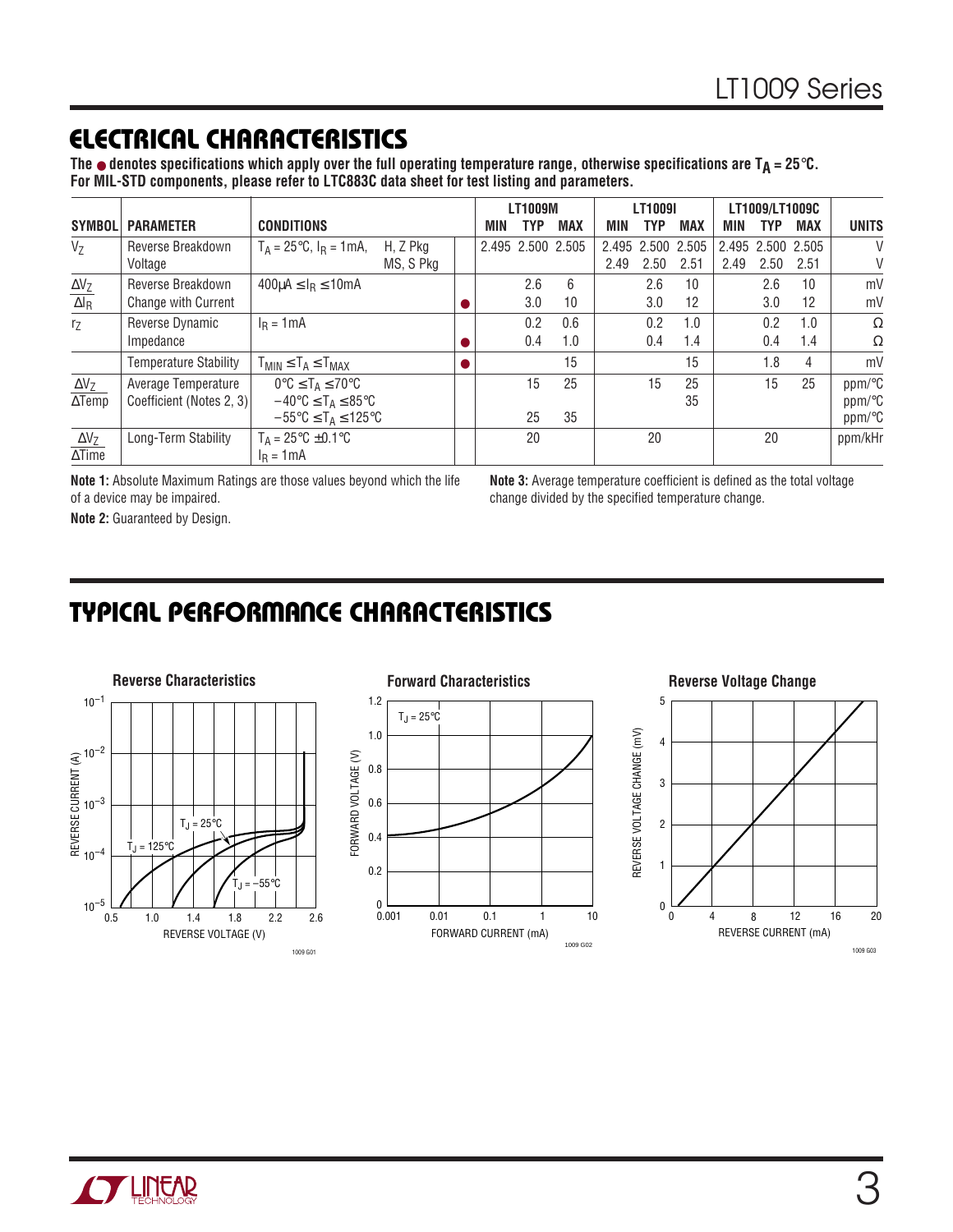# **TYPICAL PERFORMANCE CHARACTERISTICS**



# **SCHEMATIC DIAGRAM**



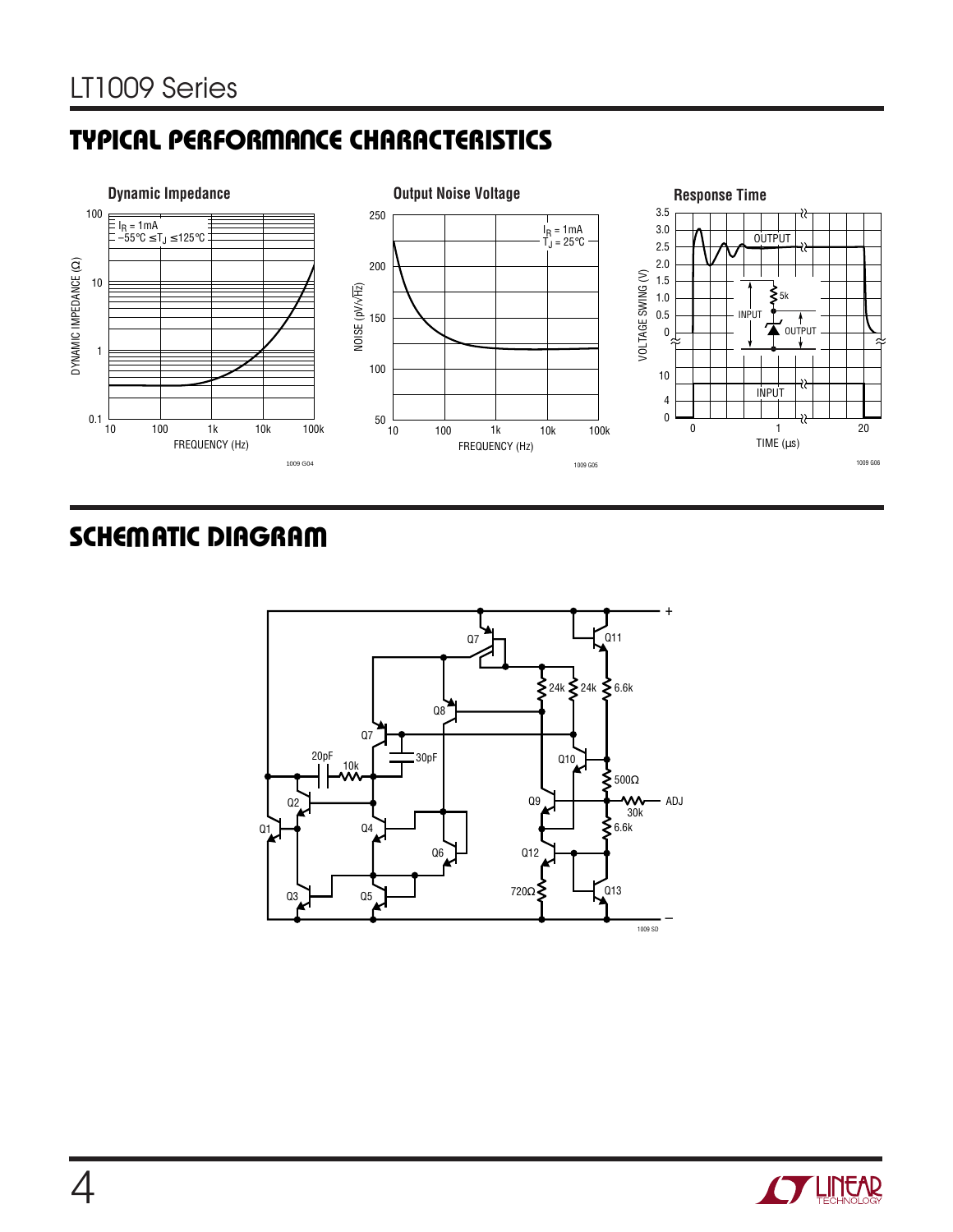# **TYPICAL APPLICATIONS**



**Wide Supply Range, Adjustable Reference Low Temperature Coefficient Power Regulator**



#### **Switchable** ±**1.25V Bipolar Reference**



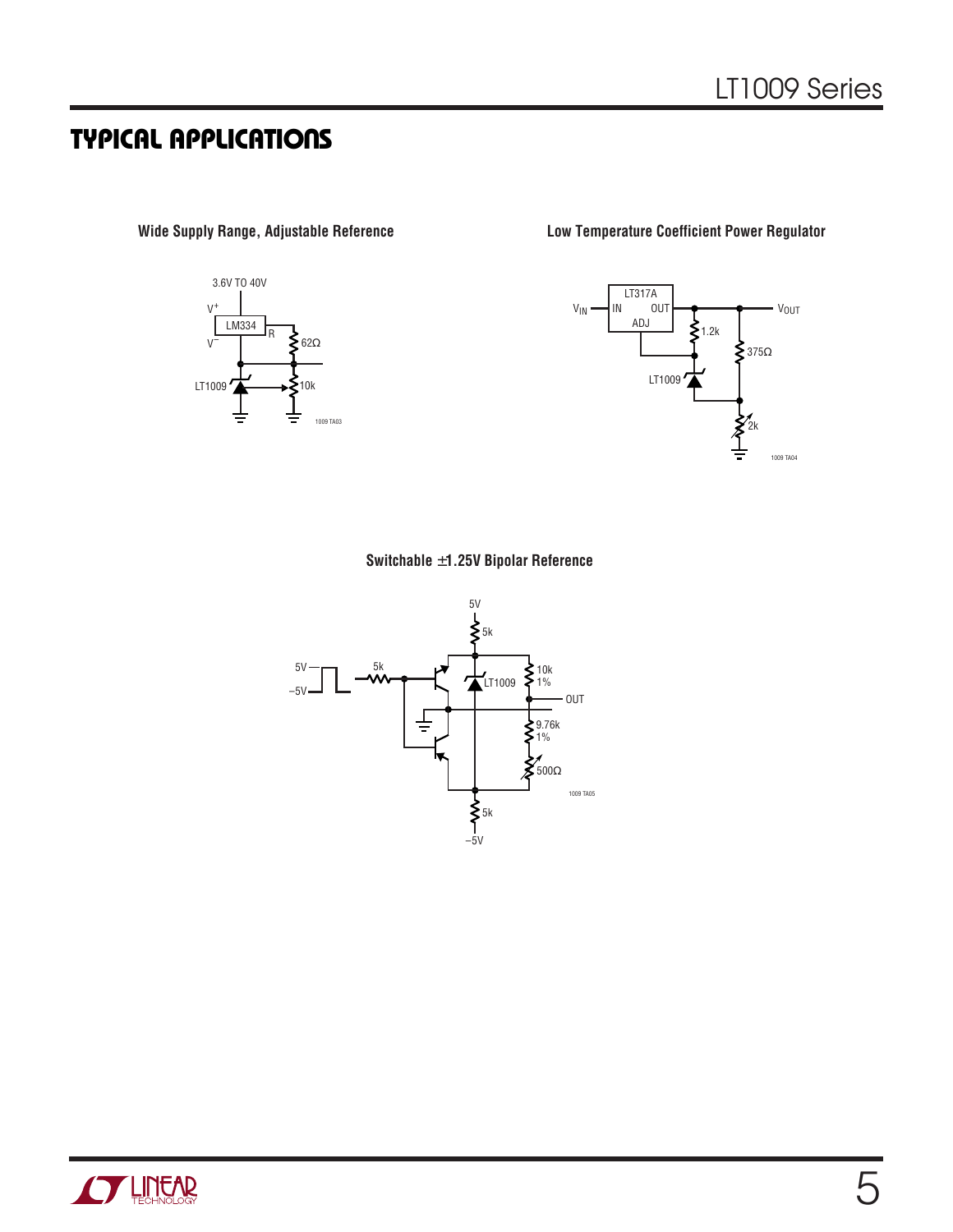#### **Dimensions in inches (millimeters) unless otherwise noted. PACKAGE DESCRIPTION**

**H Package 2-Lead and 3-Lead TO-46 Metal Can** (LTC DWG # 05-08-1340)





LEAD DIAMETER IS UNCONTROLLED BETWEEN THE REFERENCE PLANE \* AND 0.045" BELOW THE REFERENCE PLANE

\*\*FOR SOLDER DIP LEAD FINISH, LEAD DIAMETER IS  $\frac{0.016 - 0.024}{(0.406 - 0.610)}$ 

**MS8 Package 8-Lead Plastic MSOP** (LTC DWG # 05-08-1660)





\* DIMENSION DOES NOT INCLUDE MOLD FLASH, PROTRUSIONS OR GATE BURRS. MOLD FLASH, PROTRUSIONS OR GATE BURRS SHALL NOT EXCEED 0.006" (0.152mm) PER SIDE

\*\* DIMENSION DOES NOT INCLUDE INTERLEAD FLASH OR PROTRUSIONS. INTERLEAD FLASH OR PROTRUSIONS SHALL NOT EXCEED 0.006" (0.152mm) PER SIDE

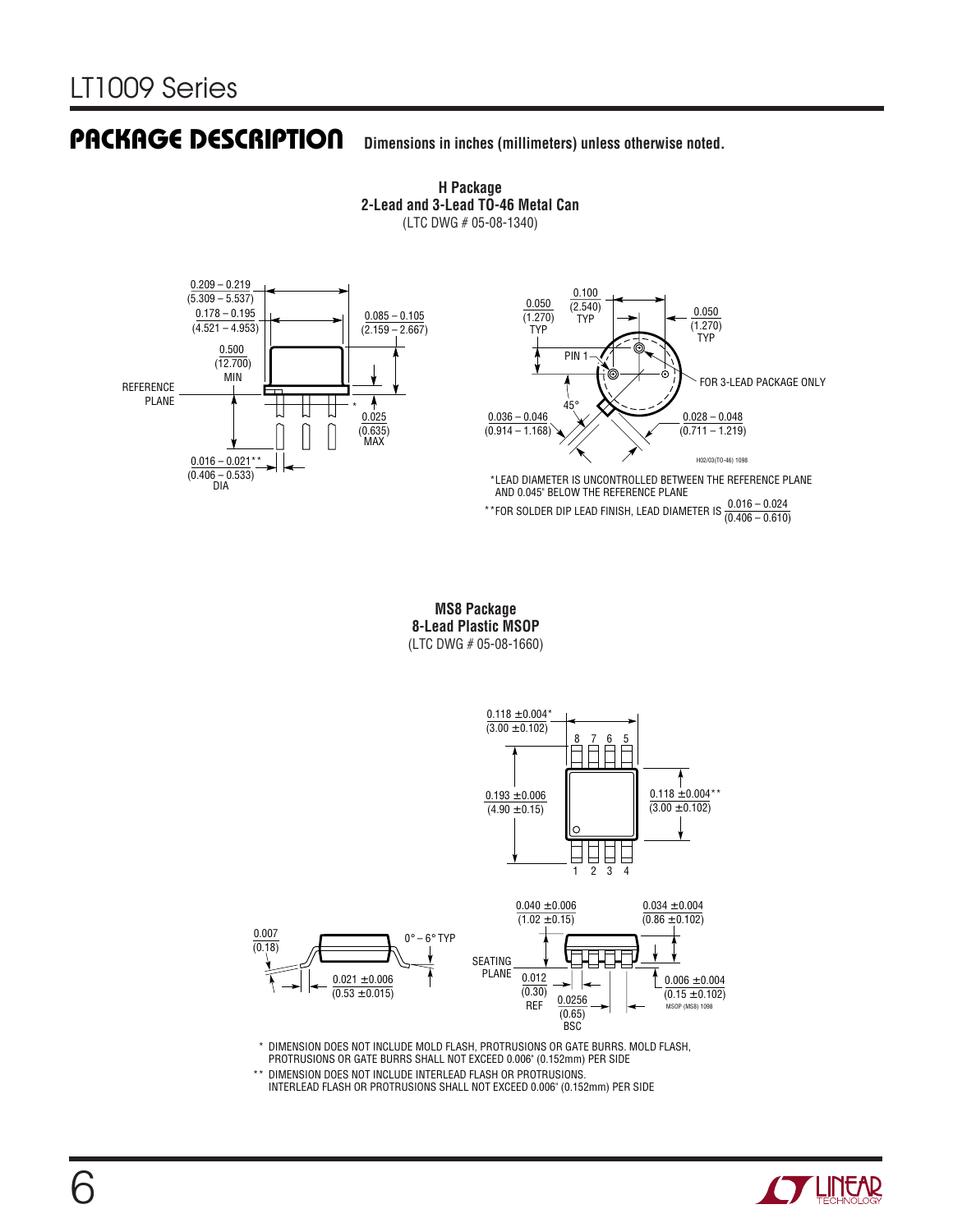7

#### **Dimensions in inches (millimeters) unless otherwise noted. PACKAGE DESCRIPTION**



**S8 Package**

**Z Package 3-Lead Plastic TO-92 (Similar to TO-226)** (LTC DWG # 05-08-1410)





Information furnished by Linear Technology Corporation is believed to be accurate and reliable. However, no responsibility is assumed for its use. Linear Technology Corporation makes no representation that the interconnection of its circuits as described herein will not infringe on existing patent rights.